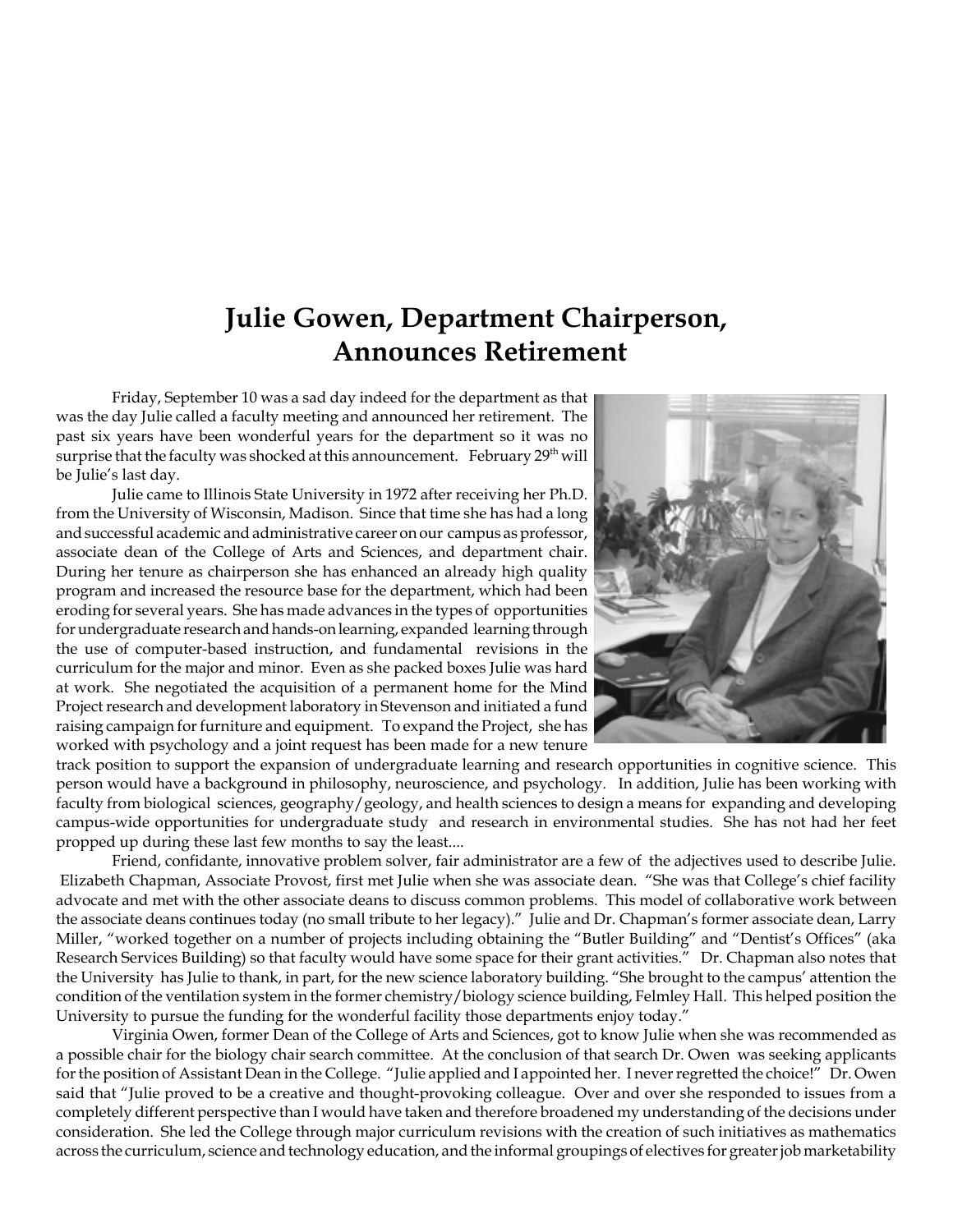of Arts and Sciences majors that became the Career Competency Combinations. Her report of the Task Force on Science and Technology was cited by the National Endowment for the Humanities as a significant contribution to liberal arts curriculum." Julie served on many multidisciplinary committees and task forces, worked on teacher education both on campus and a Board of Regents task force, and encouraged joint projects with the College of Applied Science and Technology. Dr. Owen notes that "during the years in the College office she was promoted to Associate Dean, the first ever. Her ability to get people to work together even when they strongly disagree and her innovative approaches to problem-solving served her well throughout her years in the College administration."

Julie has also earned respect and admiration from faculty as well. David Anderson said "one of the things that amazes me most about Julie is her willingness to commit herself to other faculty members' projects. She has the ability to support the vision of another person as if it were her own." Liane Stillwell added that "Julie had just the right set of personal and professional qualities to benefit our department in numerous ways, and in only a few years. Also, this was no small feat in a time of great change and debate on our campus as a whole."

Julie is committed to fostering growth and research among the faculty. As David points out "she frequently teaches an extra course each year that she is not obligated to teach so that she will generate credit hours and thus be able to give a course release to another faculty. She has done this on numerous occasions to support faculty who are doing research on a book, developing curriculum materials or launching an interdisciplinary project." David goes on to add that "rather than seeking the limelight herself, she stays in the background, providing the resources and the opportunity to enable other people to achieve their potential. This is a most effective style."

And finally the many students whose lives she touched are summarized eloquently by alum, Haik Muradian.

"A Teacher of Teachers is what Julie Gowen represented and still represents to me. Hard pressed indeed I would be to think of any other person that better exemplifies the ideal of the 'teacher'. Crystalline clarity of intellect, complimented with gentleness of heart - empathic to the educational needs of her students, gave Julie a radiant nobility of spirit that commands respect.

The vote, then, as it still stands today, is that Julie Gowen was not only my favorite teacher but her character and relation to her profession helped to place the study of the philosophy of religion, and the application of religious thought and practice, at the forefront of my life. It is her influence and inspiration for clarity in thought and deed that contributed in helping me choose ideals of conduct born out of a commitment to live the highest truth I could find while developing the skillful means to sustain that commitment.

I am deeply indebted to Dr. Gowen. It is regretful indeed that the incoming students will not get the chance to experience the treasures of her company."

#### \* \* \* \* \* \* \* \* \* \* \* \* \* \* \* \*

A national search for chair is in progress with hopes of an appointment this spring. Kenton Machina will serve as interim chair.

\* \* \* \* \* \* \* \* \* \* \* \* \* \* \*

#### **From Thomas Simon**

"You have mail from Slobodan Milosovic." A year ago, Thomas W. Simon would have hardly noticed the name of the mail he forwarded from the previous tenant of his apartment in Ljubljana, Slovenia (not Slavonia or Slovakia). Thomas quickly became immersed in the politics of Slovenia, where he spent a Fulbright fellowship last spring. As Thomas quips, "They said nothing about the possible bombing of Kosovo at the Fulbright orientation sessions." Fortunately for Thomas and his family, they could only hear the planes flying overhead on the way to their nightly bombing targets.

The Kosovo Crisis became a prominent part of his Fulbright experience. Before the bombing began, Thomas and another Fulbright fellow in journalism began preparations for a trip to attend a peace conference in Belgrade. His journalism friend had the surreal experience of having his visa application politely refused at the Yugoslav consulate in Trieste (Italy) hours before the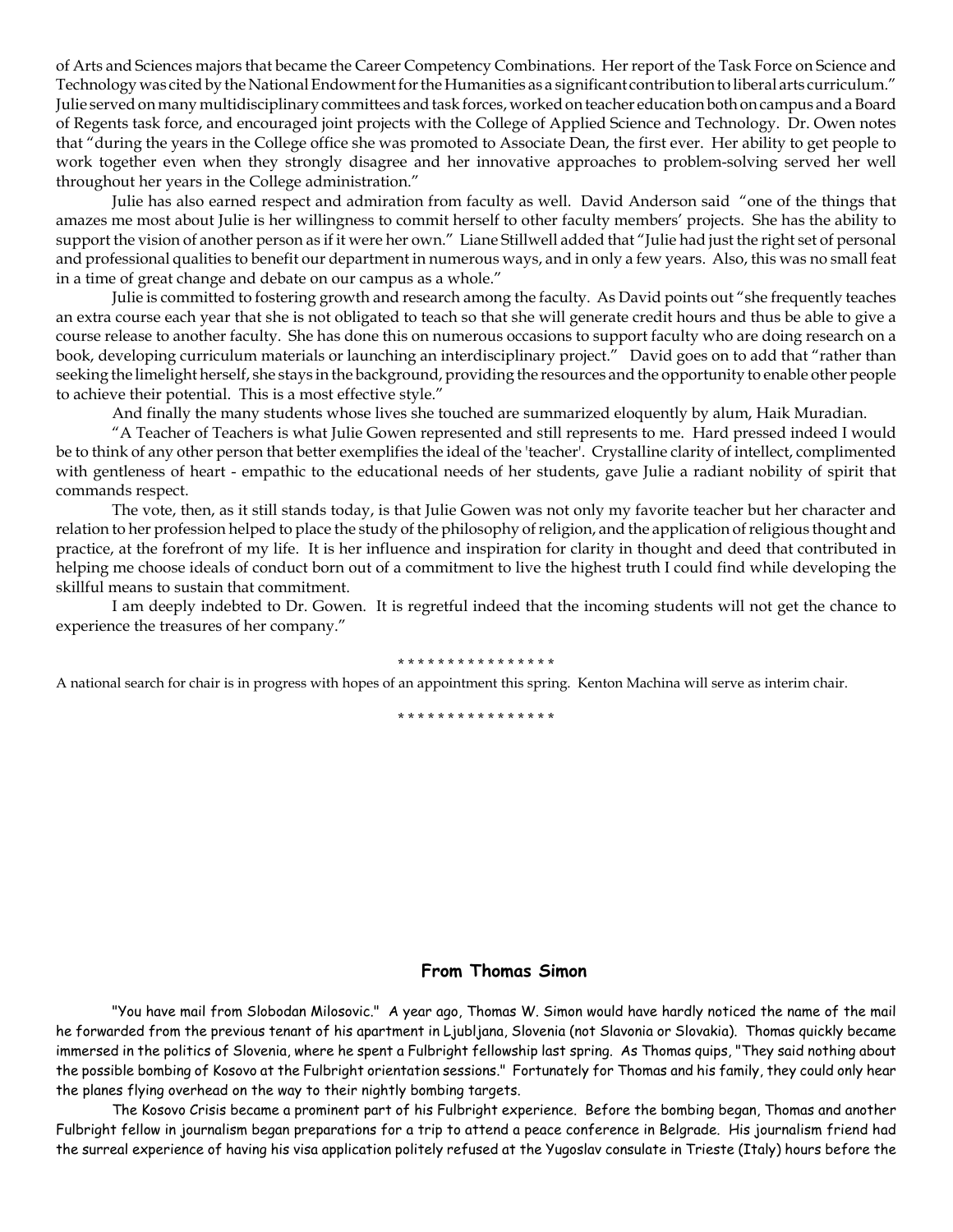bombs began to fall. He felt the greatest danger when he took his family to Athens for an invited talk sponsored by the Council of Europe. His family watched the anti American demonstration attended by thousands. They turned the TV sound off since the chants roared loud enough outside their hotel window. In the meantime, Thomas was speeding around the barricades with a UN official on his way to dine with members of the Greek government. In touring the sites of Athens, they tried to speak only Dutch. Later they learned that a bomb exploded in the Intercontinental Hotel killing one.

Thomas also recounts being an honored guest at a spring celebration of Diaspora Roma (Gypsies) just before the bombing began. These Roma, who had settled in Maribor, Slovenia, came from two groups, Albanian Kosovars and Serbian Kosovars. Thomas gave an interview about the celebration to a Slovene TV station. He has copies of the celebration but cannot bring himself to watch them. One would think that the highlight for Thomas would have been serving as a White House press corps guide during President Clinton's visit to Ljubljana. Instead, he found his visits to Bosnia the most moving, including an interview with a woman who had gone through the bombing in Belgrade. Mostar remains a city divided between Croats and Muslims. Most services exist in duplicate. Croat taxi drivers, for example, refused to take Thomas across the bridge to the other Muslim bus station.

Unlike Bosnia and Croatia, where the remnants of ethnic cleansing remain stark, Slovenia has a Western European atmosphere. Thomas taught in the Law Faculty of the University of Ljubljana where students treat professors with a respectful European distance. "The dean or a colleague would close my office door assuming that I had accidentally left it open. They could not imagine that the open door signaled an invitation for students to visit." He coached a moot court team and took them to Geneva. While in Geneva, Thomas experienced the travails of politics as he led the way for the UN Working Group on Minorities to make Slovenia the first country it would visit.

Thomas also taught a philosophy of mind tutorial and a philosophy of science seminar in the Philosophy Faculty. He would like to initiate faculty and student exchanges at ISU with their counterparts in Slovenia. Along with the fantastic mountains and Adriatic sea resorts, Slovenia has an impressive analytic philosophy faculty. Thomas would welcome opportunities to talk about his experiences, informally or formally.

#### **From Mark Siderits**

Mark Siderits is on unpaid leave this year. He is working on a book on personal identity and Buddhist metaphysics. During Fall semester he completed a round-the-world journey that took him to several different countries in pursuit of his current research agenda. His travels began in Lausanne, Switzerland, where he attended the Congress of the International Association of Buddhist Studies on 22-29 August. In connection with this conference he organized a day-long panel on the subject of Parfit and Buddhist Reductionism; the panel featured both prominent Buddhologists and analytic philosophers not conversant with Buddhist philosophy.

In late September he moved on to India, where he spent two months. The first five weeks of his visit were spent at Avinashilingam Deemed University, in Coimbatore, Tamil Nadu (the southernmost state in India). His stay there was part of a faculty exchange program between ISU and Avinashilingam. During his stay he lectured on feminist philosophy and other Women's Studies topics. South India is also home to some of the most important sites of Shaiva Hinduism, and he took advantage of his stay in Tamil Nadu by visiting a number of interesting temples around the state.

In late October he traveled to Varanasi (Benares), where he was one of four international participants in a conference on Buddhist Studies organized by the Indian government. During his week in Varanasi he also visited Sarnath, where the Buddha is said to have begun his teaching career. At Sarnath he discussed topics in Buddhist philosophy with scholars from the Tibetan exile community, which has established advanced research institutions there. He then moved on to Calcutta, where he spent two weeks as a visitor at Jadavpur University. He presented some of his current research to the philosophy departments of Jadavpur and two other Calcutta universities, and worked with graduate students interested in Buddhist philosophy.

From India he traveled on to Cambodia, where he spent a week visiting the many Buddhist and Hindu temple complexes in the area of Angkor Wat. Those who have taken Indian Philosophy will remember the scene in the *Bhagavad Gita* in which Arjuna and Ka ride out onto the battlefield on Arjuna's chariot. At Angkor Wat there is a beautiful frieze of this scene, and Prof. Siderits took slides of the frieze, so that future students of PHI 207 will finally have something interesting to look at.

The last leg of the journey was to Japan, where Siderits spent two weeks in Hiroshima as the guest of Prof. Katsura, head of the Department of Indian Philosophy at Hiroshima University. Siderits and Katsura are collaborating on a new translation of a Madhyamaka Buddhist text, and much of the two weeks was devoted to this work. But he also did a day-long workshop with the entire department, and ran several graduate seminars on the Buddhist philosopher Nāgārjuna with students in the department.

Siderits returned to Normal on 14 December, but his travels were not quite over. On 29 December he presented two papers at the American Philosophical Association meetings in Boston. And on January 12 he flew to Honolulu, where he spent a week participating in the Eighth East-West Philosophers' Conference, held at University of Hawai'i at Manoa (Siderits' alma mater). His chief contribution to the conference was to organize and participate in a panel on the topic of spirituality and physicalism. He was joined on the panel by Prof. Machina.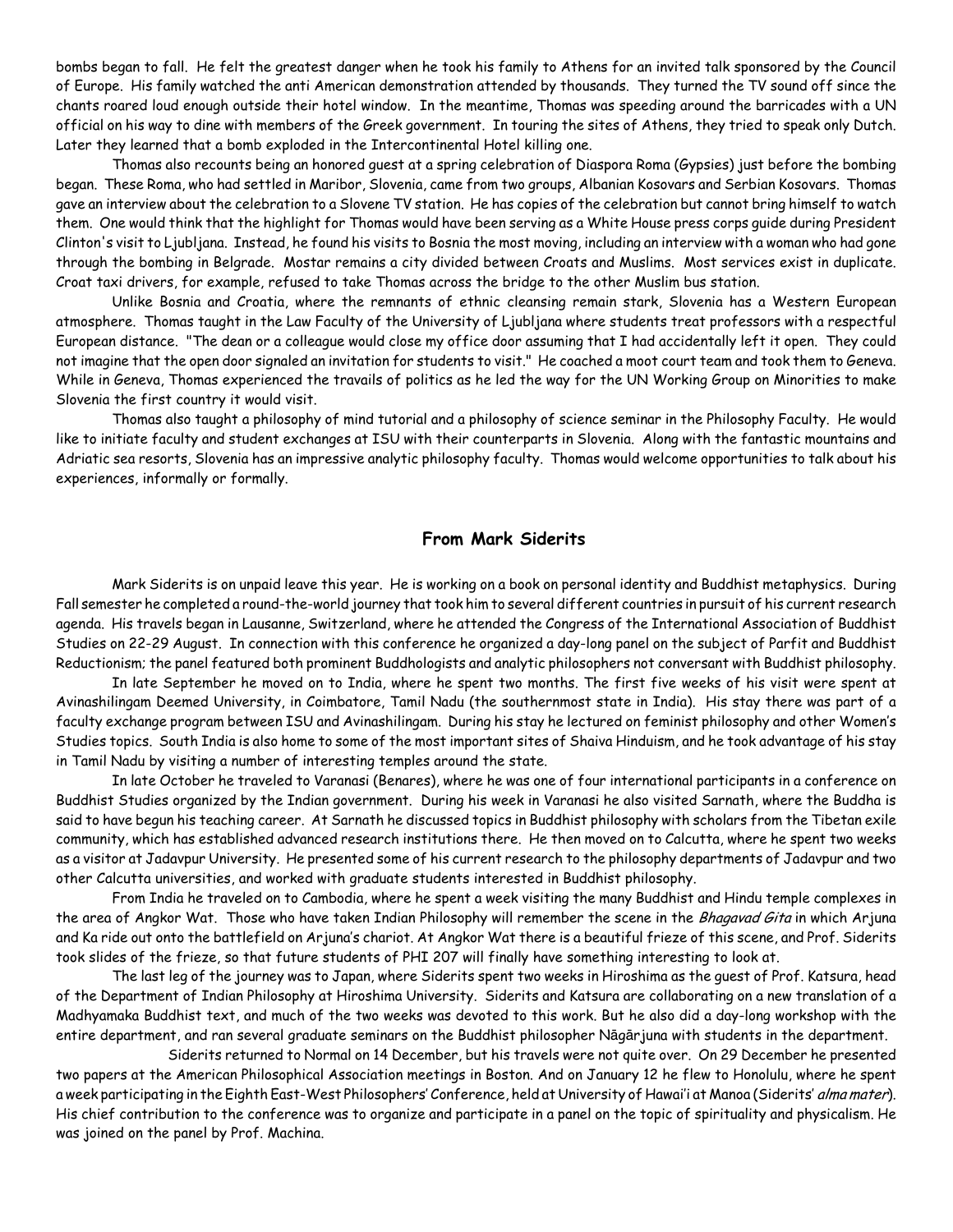#### Mark Siderits Numata Distinguished Professorship in Buddhist Studies

Mark Siderits has been named the Namata Distinguished Professor in Buddhist Studies for the Fall semester 2000. The Numata Distinguished Professorship in Buddhist Studies is a position established at the University of Hawai'i at Manoa by the Bukkyo Dendo Kyokai (a Japanese foundation established by the Japanese industrialist Yehan Numata) to promote research in Buddhist Studies and its propagation. There are similar arrangements at Harvard, University of Chicago, and University of California at Berkeley. The recipient spends a semester at the University of Hawai'i, doing research on their area of expertise in Buddhist Studies, teaching one graduate seminar, and giving several public talks on Buddhism. In Siderits case, he shall be working on the translation and interpretation of a work by the important Buddhist philosopher Nagarjuna, and the graduate seminar he offers in the Philosophy Department will be on that text.

#### Christopher Horvath Visiting Scholar

Chris Horvath will be on sabbatical for the academic year 2000-2001. He has been invited to serve as a Visiting Scholar on the Science Faculty in the Program for the History and Philosophy of Science at the University of Sydney in Sydney, Australia. He will also serve as a Visiting Scholar in Residence in the

# **A Look At What Our Grads Have Been** Doing.

## Elaine Peterson ( 1992)

I received my Master of Divinity degree from Garrett-Evangelical Theological Seminary in June of 1997, and was ordained a priest in the Friends Catholic Communion in April of 1998. Currently, I serve as chaplain to a small faith community in Chicago, and also serve as director of Silver Chalice Ministries: a ministry to Christian mystics and esotericists (www.silverchalice.org). I am currently also working as a webmaster and marketing analyst for a publishing company. My current plan is to return to graduate school sometime in the next year to get my PhD in psychology, with the goal of an academic career and becoming a Jungian Analyst. I live in the Pilsen area of Chicago with my newly acquired husband, fellow ISU alum, Steve Episcopo, and our two cats.

## Kevin Theos (1993)

I graduated from Illinois State in 1993 with a degree in Philosophy and Political Science. After graduation, I decided that while I looked for a "real" job I would teach tennis to make ends meet. Tennis had been a passion of mine from the time that I was twelve years old and I already had considerable teaching experience. As it turned out, I enjoyed teaching tennis so much that I never got around to looking for any "real" job. Although the pay was somewhat better at private tennis clubs, I chose to teach for Chicago and suburban park districts. I found the park district players to be generally more down to earth and likable and I was especially passionate about teaching underprivileged kids from the parks because they reminded me of myself when I was their age.

A couple years into teaching I considered attending law school. While I wouldn't trade my teaching experience for anything, I felt like it was time for a change. During my undergraduate years I thought about attending law school but everything I read or heard about practicing law was so negative. Fortunately, some of my tennis students were attorneys and from speaking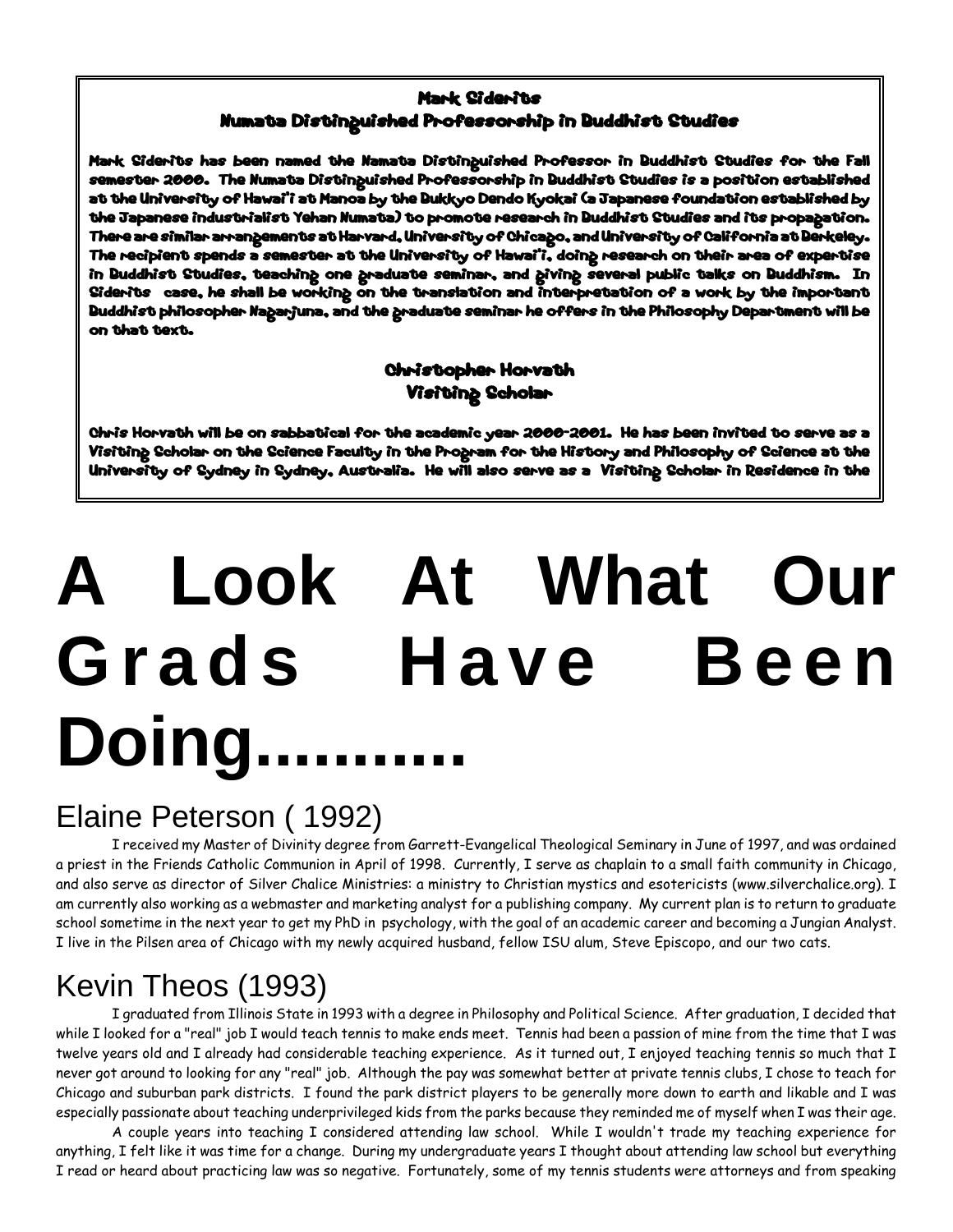to them I learned about the wide variety of careers that individuals pursue upon graduating from law school. So I finally decided to attend law school. Although the experience was not entirely enjoyable, I know that if I had never gone to law school I would regret it. I attended Northwestern University and received my J.D. in May, 1999, and passed the July Bar exam.

Currently, I work for a professional services firm in downtown Chicago in the state and local tax department. Most people cringe when I tell them that I do tax work probably because they think that tax involves little more than filling out returns. The reality, at least for our department is rather different. We do a lot of tax consulting which involves advising companies about how to save money on their taxes based on their situation. The most interesting and motivating part in tax planning is coming up with ideas that others missed. This great opportunity is always available because each company's situation is a little different

Outside of work, I still play and teach tennis, and am on the board of directors of a local non-for-profit organization called Tennis Opportunity Program, which funds tennis lessons and educational scholarships for Chicago area underprivileged kids. In addition, I also spend time dabbling in photography and I still enjoy reading philosophy books and other literature.

## Ryan Hitchings (1997)

Graduating in May of '97, I had thoughts of going on to graduate school, but certainly had not taken any action on them. For the most part I was content to be away from school for a while, relax, and see if any opportunities might come up. I'm not sure what type of opportunities I was thinking of though, given that I was not looking for better employment, nor inquiring about continuing my education. Fortunately, early that fall I received word from a cousin that her department at America Online was hiring a group of seven people, and the only requirement was a technical aptitude, as training would take place on the job. I managed to talk my way through a phone interview, and was invited to the District of Columbia suburbs for a face to face interview. I was more than a little nervous, and feeling pretty out of my league for the interview, and it showed. But with a little vouching from my cousin (she really wanted me to get the job, AOL has a nice employee referral bonus), I was given a position as a Technical Producer at AOL International.

My team's duties were to modify the US based AOL software to create, or maintain, services for the U.K., France, Germany, Japan, Australia, and more. Most of this was tracking down and fixing bugs within the software, a task I found myself well suited for. After two years of work within International, I moved to a position as an Associate Software Engineer with US Client Engineering where I am now working on the domestic 6.0 version of our product.

While I never pictured myself as the corporate type (and neither did any of my new coworkers when I arrived) I quickly found that AOL was a great place to work, even for me. The atmosphere is casual, the people are great, and while the work is not always rewarding in the greater sense, you can definitely see the impact of your efforts, as can 20 million other people.

## Sarah Hooks (1998)

I am a first year medical student at the University of California at Irvine. It was a grueling process to get in, but I made it! School itself is not difficult per se, just very time consuming. Grading is Pass-Fail, which relieves some of the pressure of studying. But given that one must be an over-achiever to get into medical school, we all study quite a bit just to pass!

I am still a Registered Nurse (RN) and hired in an Intensive Care Unit at UCLA Medical Center. Unfortunately, there isn't much time to work. I live by the ocean in Los Angeles with my husband and our cat. As much as I can, I play soccer, tennis, and lift weights.

I am very proud of my ISU degree (BS 1998). I love philosophy (my major) and I try to put it to good use whenever I can; particularly regarding medical ethics. \* \* \* \* \* \* \* \* \* \* \* \* \* \* \* \* \* \* \* \* \* \* \* \* \* \* \* \* \* \* \* \* \* \* \* \* \* \* \* \* \* \* \* \* \* \* \* \* \* \* \* \* \* \* \* \* \* \* \* \* \* \* \* \* \* \* \* \* \* \* \* \* \* \* \* \* \* \* \* \* \* \* \*

## ISU Philosophical Society News

The ISU Philosophical Society enjoyed its second semester this Fall. New officers were elected, and they (with much help from last semester's officers) worked hard to spread the word, resulting in an increase in full-time membership. Treasurers Libby Hatchel and Dennis Draper arranged coffee and baked goods sales to raise money, while Vice-President Neil Johnson began work on a Society webpage. Secretary Tahlya Curt kept a record of Society proceedings and also assisted President John Sahs in preparing for each week's meeting. As always, the faculty and staff were invaluable, for both technical and moral support. Advisers Dr. Rob Stufflebeam and Dr. Jeffrey Carr provided advice and insight, while Iris Baird and Donna Larsen bent over backwards to assist the officers in their duties. Dr. Julie Gowen arranged a tailgate party, which was successful despite the inclement weather, and deserves thanks once again for buying her cold, wet students a hot lunch!

Dr. Thomas Simon talked to the Society about his work, as well as current troubles in Kosovo and Bosnia. Dr. David Anderson and IRIS also visited, in order to discuss the Mind Project. It wasn't only Philosophy faculty presenting, however, as History Chair Dr. John Freed gave a fascinating presentation on Augustine and his place in history. Actually, presentations were not even limited to faculty, as several students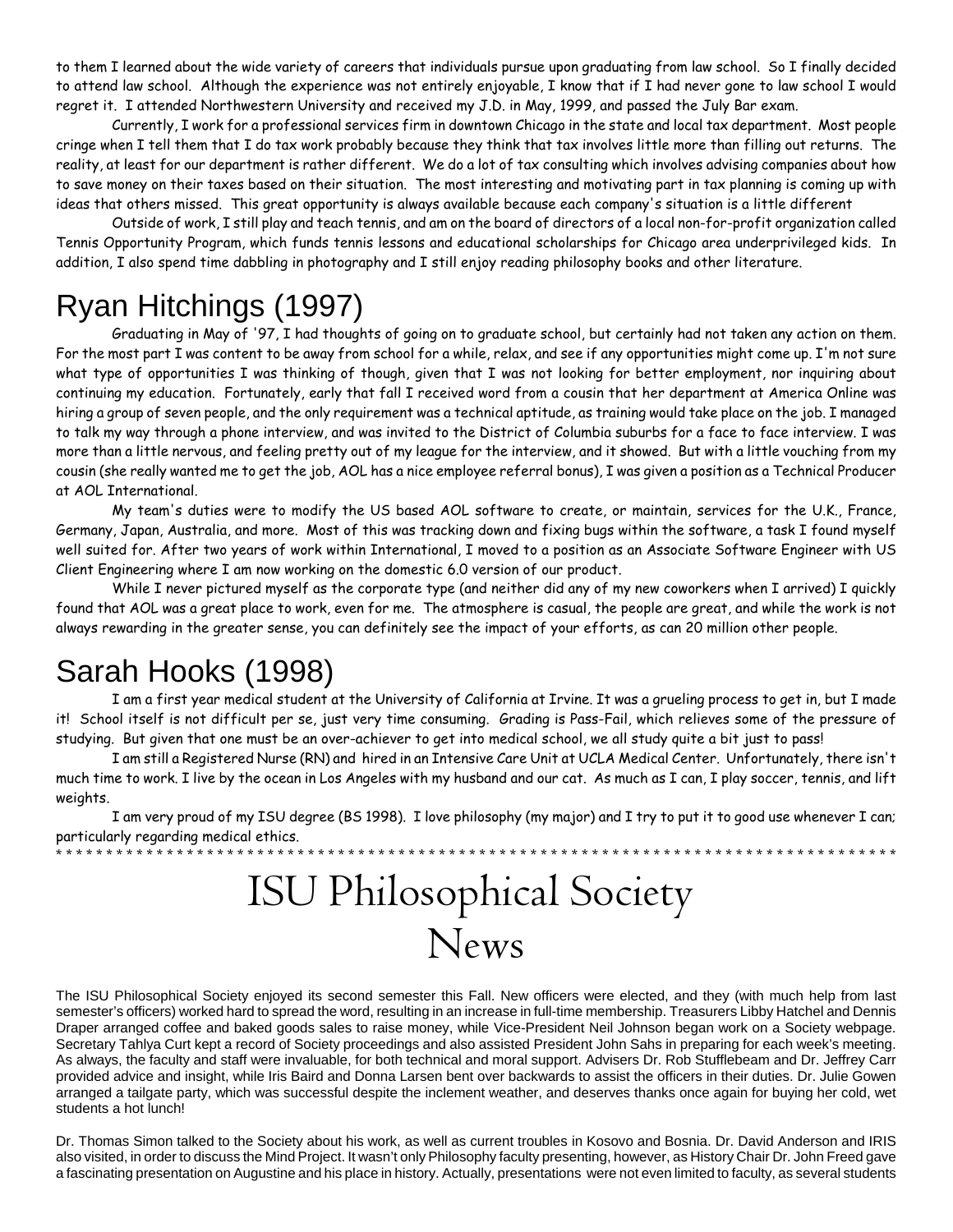were given the chance to brush up on their academic skills on "Student Paper Nights." These proved both popular and helpful, and resulted in papers being submitted to undergraduate conferences in Arizona and Colorado! No luck in Arizona, but Colorado is still a possibility.

Also on the agenda this Fall were two new projects - the Injustice Studies Electronic Journal and Scientific Methods And Rational Thought (SMART). The former, started by Dr. Simon and his colleagues, is an online journal for which the Society has assumed maintenance

responsibilities. Although the Fall semester was plagued with problems, it should be online before summer. SMART is dedicated to exposing and debunking paranormal and pseudo-scientific claims, and begins the Spring semester as its own club.

Plans for the spring and near future include encouraging more students to submit papers to conferences and publications, as well as planning an ISU undergraduate philosophy conference for Fall 2000. As last year, the Society will be making a trip to the Mid-South Conference in Memphis, both to enjoy the camaraderie of fellow students, but also to take notes on how a successful conference proceeds. John Sahs and Matt Williamson have had papers accepted and will be presenting them at the conference. The Society looks forward to a remarkable, rewarding year of Philosophy and fun!



# **An Update The Mind Project**

## David Anderson, Director

*Website Development*: We have been working on a new website designed to articulate the greater ambitions of the project and to encourage students and faculty from around the country to join the project. We are seeking participation in two main areas: participants in the research projects and collaboration on the online curriculum. Much progress has already been made on the new website. There is, nonetheless, much more to be done. The goal is to have the new website online before the end of the Spring term (the site is presently password protected) and, for the first time, to begin advertising the site across the Internet. Our objective is to design a website that can effectively recruit both students and faculty to the project. Some progress has been made here, but finishing that project will be a major commitment in the coming year. You are welcome to visit the new website, but you need to use a password. It is still rough and not officially open to the public.

http://lilt.ilstu.edu/~wolf/root/ username: mindproj password: robots Please send any comments to David Anderson (dlanders@ilstu.edu).

*MIT Press*: One of the central goals of the project is to produce an interactive, online curriculum in cognitive science placing hands-on student research projects at the heart of the curriculum. Last year we fashioned a tentative agreement with MIT Press concerning the electronic publication and promotion of the curriculum. In the event that we receive a major grant to fund the development of the curriculum, MIT will sell it as a subscription service (e.g. students will pay a fee for one-semester access to the website). This year we went back to MIT Press and asked permission to use some copyrighted MIT Press material on our existing "free" Mind Project website. After much discussion with their attorneys and such, they agreed to give us modest portions of several key works, including their exciting new Encyclopedia of the Cognitive Sciences. We will begin using these new materials soon in the development of curriculum.

*External Funding***:** This year, David Anderson, the director of the Mind Project, was the Principal Investigator (PI) on a \$493,929 *National Science Foundation, Department of Undergraduate Education, Curriculum Development* grant proposal titled, "The Mind Curriculum Project in the Cognitive and Learning Sciences". While the proposal was not fully funded, the NSF had a largely favorable response and they have initiated what they call a "negotiation" phase. They have suggested that they might be willing to support the project at the level of \$75,000. This grant would support the creation of "sample modules" for an online undergraduate curriculum in cognitive science. If these modules prove effective in the classroom, this would then strengthen a proposal for full funding of the project. While nothing is official we are optimistic about our chances for this seed money.

*Student Research Groups*: Below is a brief report on several of the student research projects.

*The Virtual Reality Project*. New animations for Virtual Cyd have been created. In the long run, we hope to confront Cyd with